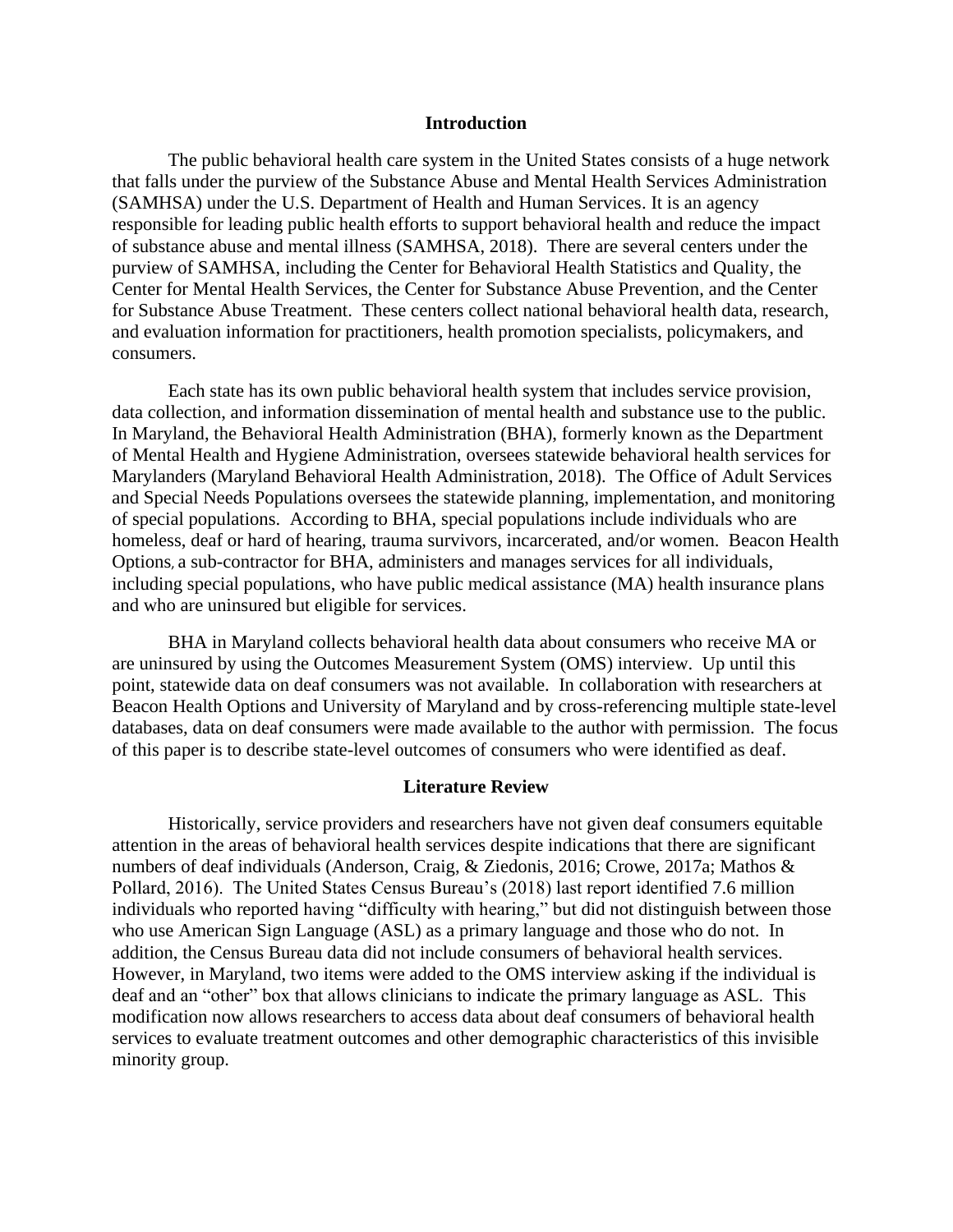Deaf individuals who use ASL as their primary mode of communication are underserved in many areas of care, including somatic health and behavioral health (Anderson, Craig, & Ziedonis, 2016; Crowe, 2017a; Crowe, 2017b; Kuenburg, Fellinger, & Fellinger, 2016; Pertz, Plegue, Diehl, Zazove, & McKee, 2018; Wilson & Schild, 2014). They face a number of barriers that impact the accessibility and quality of services. These barriers include: language barriers, limited health literacy, fear of stigma, concerns about confidentiality, limited access to interpreters who are fluent in ASL, lack of culturally and linguistically competent providers, and lack of services customized for deaf individuals. Such barriers lead to disparities in behavioral health care between deaf people and the general population (Anderson, Craig, & Ziedonis, 2016; Behl & Kahn, 2015; Crowe, 2017a; Kuenburg, Fellinger, & Fellinger, 2016; Pertz, Plegue, Diehl, Zazove, & McKee, 2018; Wilson & Schild, 2014).

Some studies indicate that many deaf individuals are at risk for higher levels of abuse, behavioral health problems, intimate partner violence, and trauma (Anderson, Craig, & Ziedonis, 2016; Anderson, 2010; Crowe, 2015; Fellinger, Holzinger, & Pollard, 2012; Pertz, Plegue, Diehl, Zazove, & McKee, 2018). In a study of 228 deaf and hard of hearing adults, the majority of participants reported having emotional, relational, and situational problems, but the majority of them did not seek help with those problems (Crowe, 2017c). More than 90% of participants reported struggling with stress, anxiety, unhappiness, and/or depression. Rather than seeking professional assistance, however, deaf individuals most often looked to family members and deaf friends for help. Many participants also reported feelings of discrimination and turned toward resources within the deaf community for support.

In another study of 422 deaf individuals, respondents indicated that they would consider telemental health services if there was an ASL-fluent and culturally knowledgeable clinician (Crowe, 2017a). Participants in this study also reported that they would seek help through telemental health services to address a variety of behavioral health problems, such as anxiety, mood disorders, psychosis, suicidal ideation, alcohol and drug use, relationship problems, marital problems, and conflict or anger. Other research studies support the finding that deaf individuals are more likely to see help if they have mental health providers who are fluent in ASL and understand cultural nuances (Blaiser, Behl, Callow-Heusser, C., & White, 2013; Wilson, Guthmann, Embree, & Fraker, 2015).

In Maryland, like many other states, there are limited numbers of providers who are fluent in ASL and knowledgeable about the sociocultural norms of the deaf community. However, the lack of availability of providers is only one aspect of the behavioral health care services for deaf individuals. Another aspect is the estimate of how many deaf individuals who need services and what kinds of issues they have. Several studies indicate that approximately 80% to 90% of deaf individuals with behavioral health problems do not seek services (Behl & Kahn, 2015; Blasier, Behl, Callow-Heusser, & White, 2013; Wilson & Schild, 2014). If this estimate is accurate, it begs the question: 80%-90% of *how many* deaf individuals? The purpose of this study is to answer this question in part by analyzing data from deaf consumers receiving medical assistance who obtained behavioral health care services in Maryland from January 1, 2016 to January 1, 2018. The research questions guiding this study were:

• What is the demographic profile, including diagnoses, of deaf or hard of hearing adults in the Maryland behavioral health care system?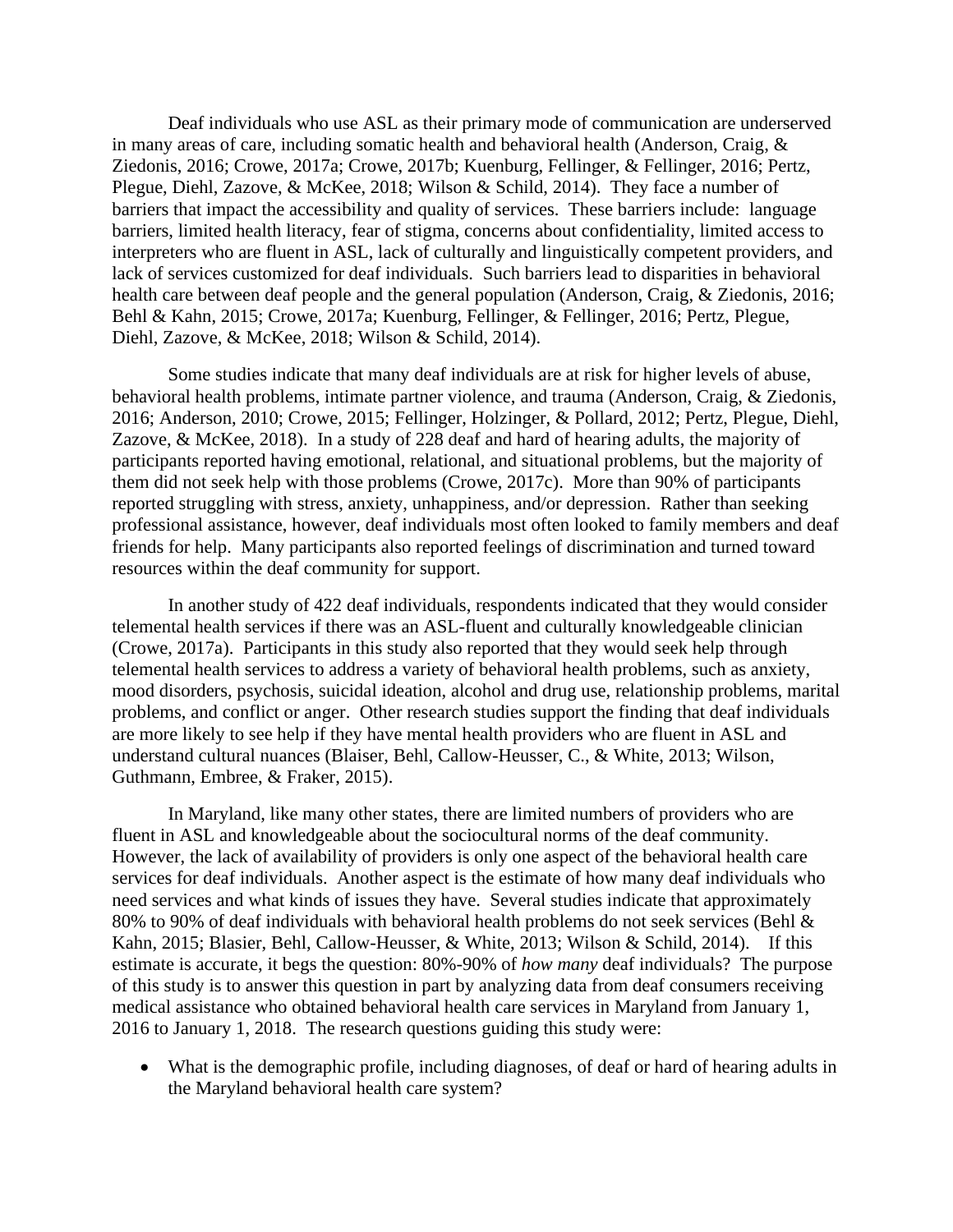- Are there significant relationships between variables, specifically gender, living situation, homelessness, arrests, cigarette smoking, substance use, recovery, psychosocial functioning, legal system involvement, and employment?
- Are any variables significant predictors of diagnoses?

#### **Methodology**

## **Participants**

Deaf participants were extracted from the Maryland BHA OMS database from January 2016 to January 2018. The total number of participants, hearing and deaf, was 132,214 individuals for the same time period. The participants of this exploratory study included 7,474 deaf individuals, almost six percent (5.65%) of the total number of behavioral health consumers. The mean age was  $44.08$  years  $(SD = 12.29)$  and ranged from 18 to 72 years old. The sample included 3,487 men (46.70%) and 3,987 women (53.3%). Race and ethnicity were not included as part of the OMS database, and therefore was not reported.

### **Measures**

The OMS is an interview used by behavioral health care providers in Maryland and their clients who have medical assistance. The state uses OMS data to track trends in the behavioral health system as a whole. Clinicians use the OMS for clinical assessment and treatment planning. Clinicians are required to submit clients' answers to the OMS questionnaire if a) they receive services from outpatient mental health centers (OMHCs), federally qualified health centers (FQHCs), hospital-based clinics (HSCRC), local health departments, chronic hospital clinics, special chronic hospital clinics, and Level I substance-related disorder (SRD) providers, and b) have medical assistance as their sole health insurance plan. According to the data analysis manager for the state database, there are no studies of the psychometric properties of the OMS subscales (T. Santoni, personal communication, October 2, 2018).

The OMS questionnaire includes a manual for interviewing techniques, special interviewing instructions for child and adolescent clients and special situations such as those who do not speak English, and caregiver interviews. The OMS interview also includes questions about several life domains, including living situation, psychiatric symptoms, substance use, psychosocial functioning, employment, recovery/resilience, legal system involvement, and somatic health. Furthermore, the OMS questionnaire includes two subscales, including five items from the Maryland Assessment of Recovery Scale – Short Form (MARS) and 24 items of the BASIS-24, an instrument designed to assess psychiatric symptoms.

The MARS questions instruct consumers to rate their perspectives about self-confidence, hopes for the future, making good choices, ability to set goals, and self-acceptance. Answers are rated on a Likert scale ranging from (1) not at all to (5) very much. Higher scores indicate greater recovery. Cronbach's alpha for this sample was .86.

The BASIS-24 instrument measures consumer perspectives about their psychiatric symptoms, including depression, relationships, self-harm, emotional lability, psychosis, and psychosocial functioning. Answers are rated on a Likert scale ranging from (1) no difficulty to (5) extreme difficulty. Lower scores indicate less frequency and/or severity. Cronbach's alpha for this sample was .741. Below are the following significant predictors of diagnoses: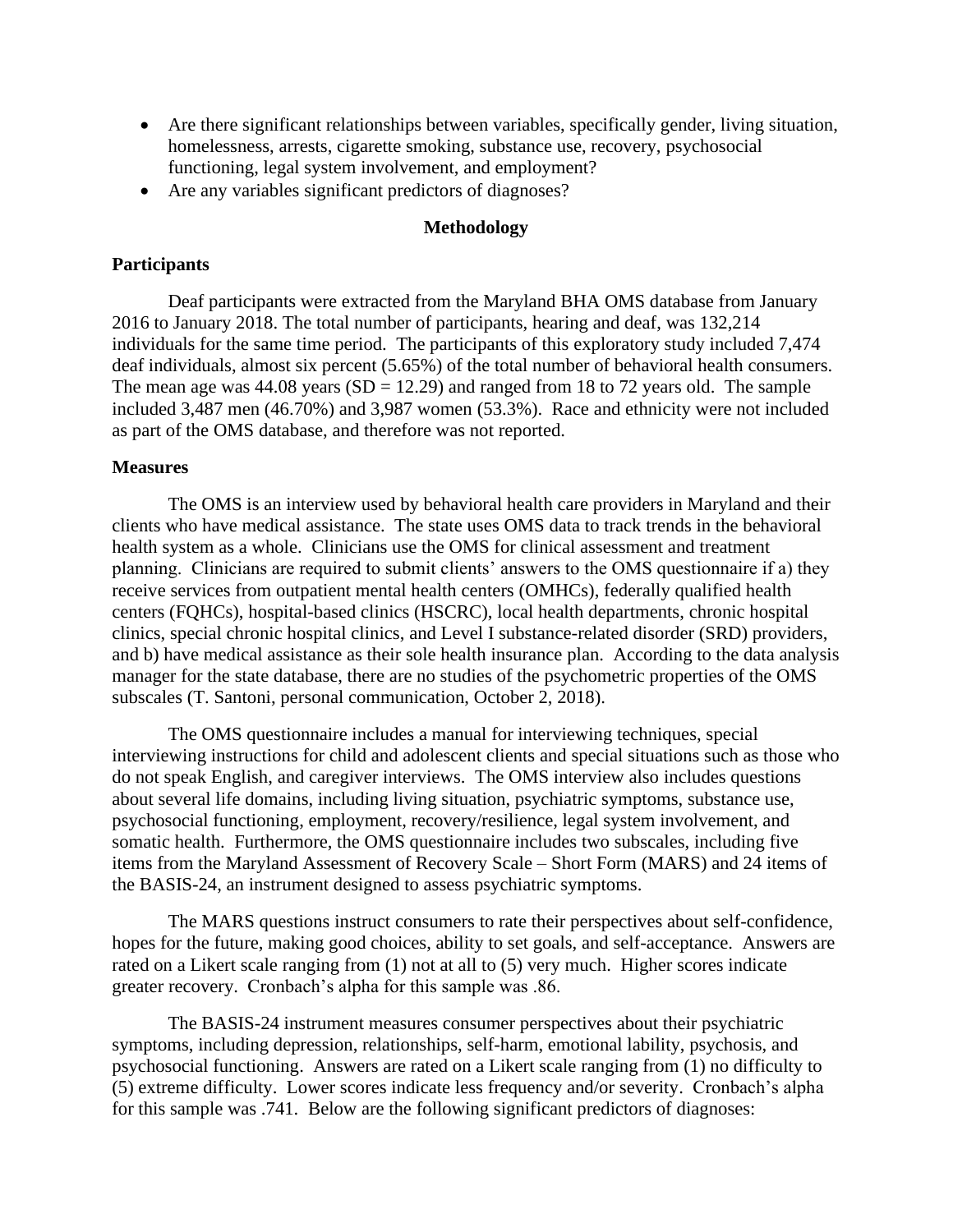- Mental and behavioral disorders due to psychoactive substance use: Deaf children were 3.66 times less likely ( $p < .0001$ ) and deaf adults between  $18 - 29$  years old were .57 times less likely (p<.0001) to be diagnosed.
- Schizophrenia, schizotypal, delusional, and other non-mood psychotic disorders: Deaf children were 3.80 times less likely ( $p<0.001$ ) and deaf adults  $18-29$  years old were .39 times less likely (p=.03) to be diagnosed.
- Mood or affective disorders: Deaf children were 1.48 times less likely (p<.0001) and deaf adults  $18 - 29$  years old were .45 times less likely ( $p \lt 0.0001$ ) to be diagnosed.
- Anxiety, dissociative, stress-related, somatoform, and other non-psychotic mental disorders: Deaf children were .36 times more likely to be diagnosed ( $p = .007$ ).
- Intellectual disabilities: Deaf adults  $18 29$  years old were 1.17 times more likely to be diagnosed ( $p = .005$ ).
- Pervasive and specific developmental disorders: Deaf children were 3.63 times less more likely ( $p = .001$ ) and deaf adults  $18 - 29$  years old were 4.50 times more likely ( $p < .0001$ ) to be diagnosed.
- Behavioral and emotional disorders with onset usually occurring in childhood and adolescence: Deaf children were 2.96 times more likely ( $p<.0001$ ) and deaf adults  $18 -$ 29 years old were 1.48 times more likely (p<.0001) to be diagnosed.

### **Procedures**

Data were obtained by submitting a written request to the BHA in Maryland. Researchers from Beacon Health Options and University of Maryland compiled a database of deaf adults and children receiving behavioral health services from January 1, 2016 to January 1, 2018; the database did not include personal identifiers of individual consumers. The researcher extracted the deaf adult consumers from the database for this paper. This study was approved by the IRB at Gallaudet University.

#### **Results**

#### **Living Situation**

Eighty percent of the sample  $(n = 5976)$  reported living in independent residences, boarding houses, or rooming houses. A little over  $10\%$  ( $n = 783$ ) of the sample reported living in community agency facilities, such as residential rehabilitation programs, group homes, halfway houses, recovery residences, school dormitories, or crisis residences. Close to 9% (*n* = 650) of the sample reported living in other living situations, such as with family members, friends, or caregivers. Approximately 5% (*n* = 384) individuals reported being homeless, and about 13% (*n* = 982) reported being homeless in the past six months. Sixty-five deaf adult consumers (0.9% of the sample) reported living in institutional settings, such as assisted living, skilled nursing facilities, hospitals, jails, or correctional facilities. The majority of respondents,  $44.5\%$  ( $n =$ 2626), reported that they were quite a bit or very satisfied with their current residence.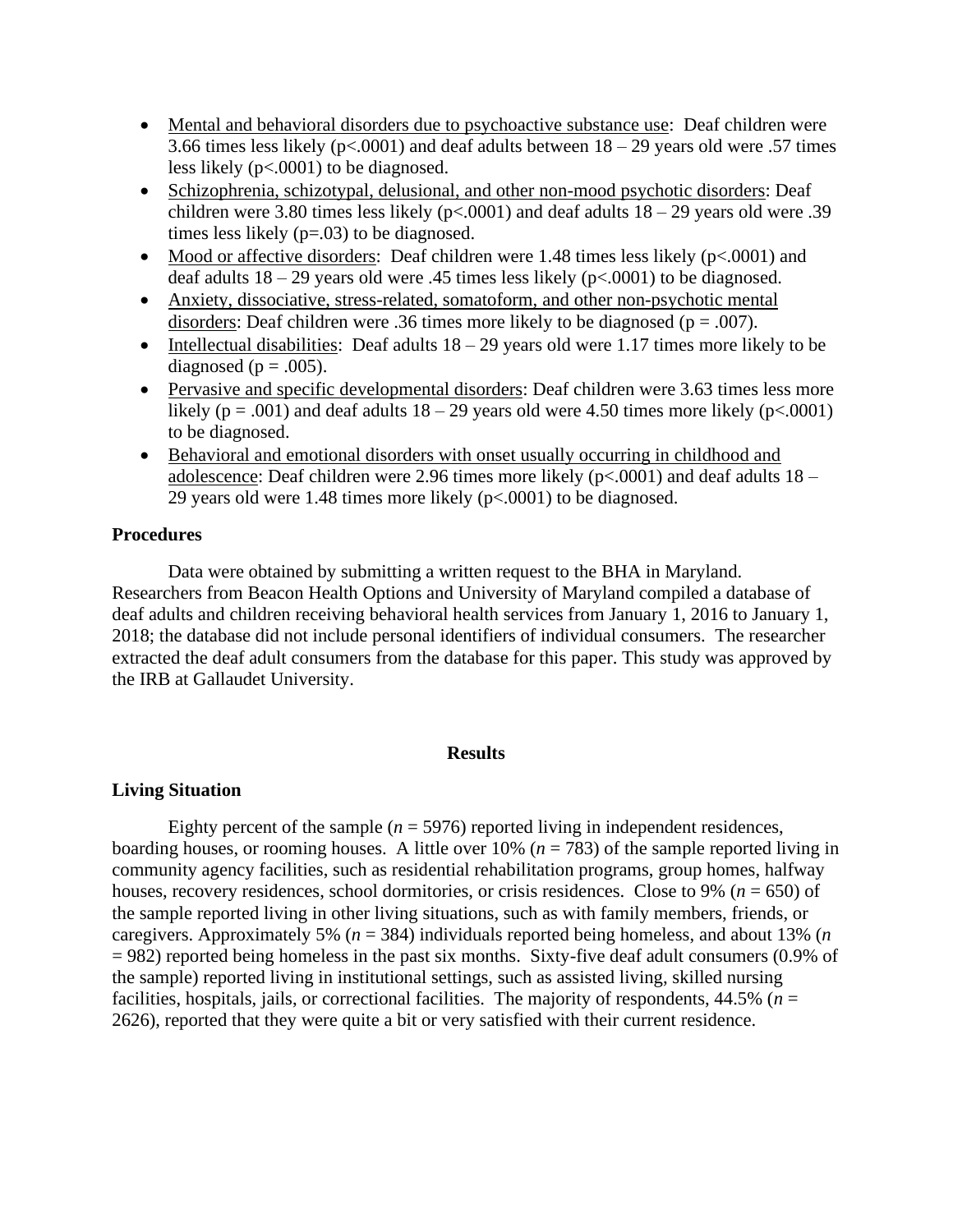## **Recovery, Functioning, Psychiatric Symptoms, Diagnosis, and Substance Abuse**

The mean score on the MARS was  $3.34$  (SD = .94) indicating that consumers feel somewhat confident in their recovery and functioning. This was confirmed by a separate item that asked specifically about satisfaction with recovery whose mean score was  $3.31$  (SD = 1.22). See table 1.0 for item means on the MARS instrument.

# **Table 1**

*Item Means on the MARS-SF Instrument*

| Item                                                  | N    | Mean  | Std.      |
|-------------------------------------------------------|------|-------|-----------|
|                                                       |      |       | Deviation |
| I am confident that I can make positive changes in my | 5659 | 2.72. | 1.18      |
| life.                                                 |      |       |           |
| I am hopeful about the future.                        | 5660 | 2.62  | 1.14      |
| I believe I make good choices in my life.             | 5660 | 3.05  | 1.11      |
| I am able to set my own goals in life.                | 5658 | 3.07  | 1.12      |
| I feel accepted as who I am.                          | 5652 | 2.45  | 1.30      |
|                                                       |      |       |           |

\* Items on the MARS-SF were optional for consumers to answer. Thus, the numbers of individuals answering the questions may be less than the total sample.

The mean score on the BASIS-24, which measured psychiatric symptoms, was 1.61 (SD = .72) indicating that deaf consumers in the sample had moderate difficulty with psychiatric symptoms. See Table 2 for the subscale means of the BASIS-24.

# **Table 2**

| <b>Subscale</b>           | N    | <b>Mean</b> | <b>Std. Deviation</b> |
|---------------------------|------|-------------|-----------------------|
| <b>Overall Adult</b>      | 5662 | 3.00        | .85                   |
| <b>Functioning</b>        |      |             |                       |
| <b>Emotional Lability</b> | 5629 | 2.03        | 1.09                  |
| <b>Depression</b>         | 5621 | 1.93        | .93                   |
| <b>Relationship</b>       | 5629 | 1.68        | .93                   |
| <b>Psychosis</b>          | 5630 | .97         | 1.04                  |
| <b>Substance Abuse</b>    | 5591 | .79         | .99                   |
| Self-harm                 | 5657 | .42         | .76                   |

*Subscale Means of the BASIS-24\**

\* Items on the BASIS-24 were optional for consumers to answer. Thus, the numbers of individuals answering the questions may be less than the total sample.

The OMS questionnaire included ICD-10 (International Classification of Disease,  $10<sup>th</sup>$ edition) codes which correspond to primary psychiatric diagnoses. In general, behavioral health ICD-10 codes are in 11 general categories:

- 1) Mental disorders due to known physiological conditions
- 2) Mental and behavioral disorders due to psychoactive substance use
- 3) Schizophrenia, schizotypal, delusions, and other non-mood psychotic disorders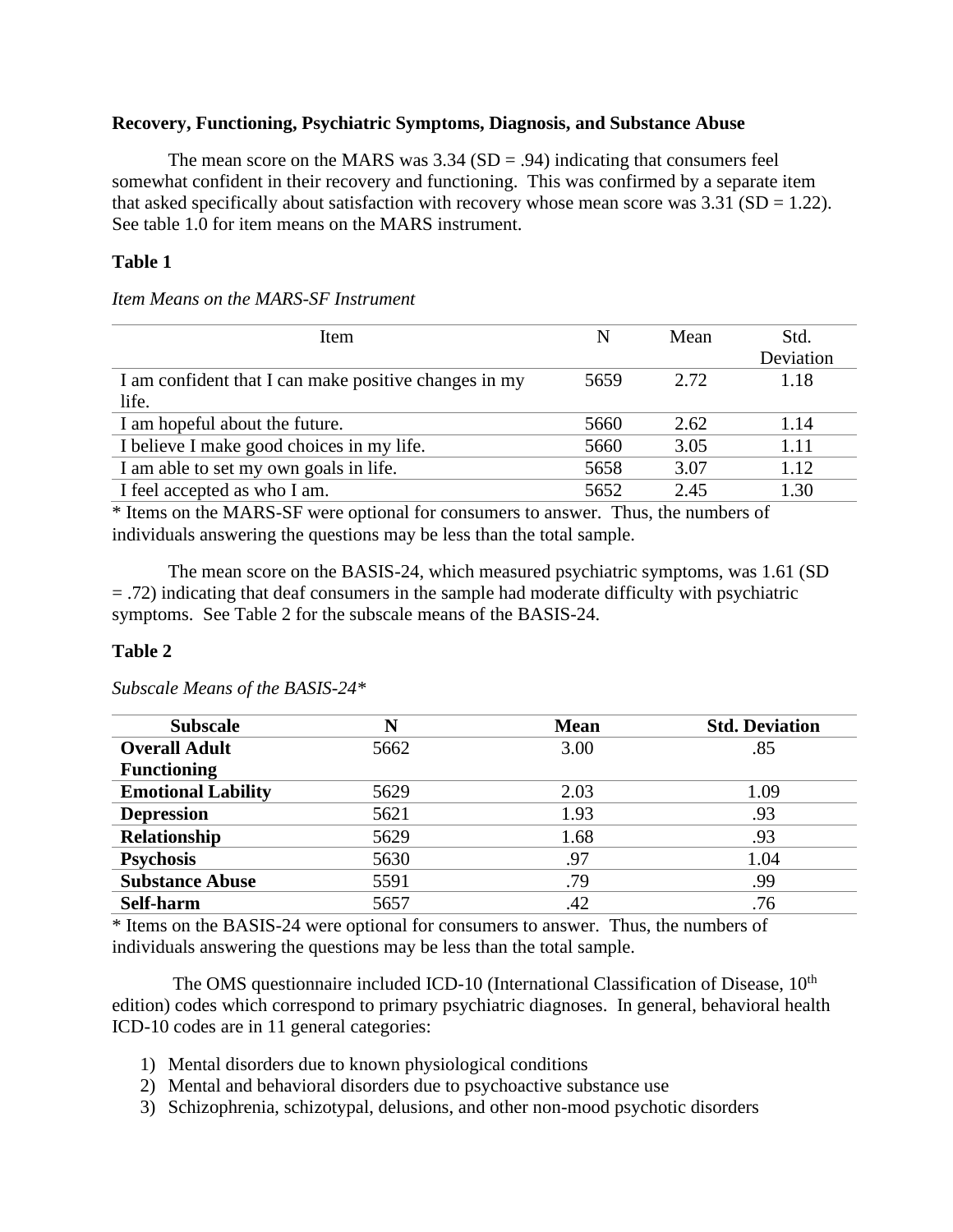- 4) Mood (affective) disorders,
- 5) Anxiety, dissociative stress-related, somatoform, and other nonpsychotic mental disorders
- 6) Behavioral syndromes associated with physiological disturbances and physical factors
- 7) Disorder of adult personality and behavior
- 8) Intellectual disabilities
- 9) Pervasive and specific developmental disorders
- 10) behavioral and emotional disorders with onset usually occurring in childhood and adolescence
- 11) Unspecified mental disorder.

Approximately 43% of the sample was diagnosed with a mood disorder, such as depression and bipolar disorder. Nearly a quarter of the sample (24.35%) was diagnosed with a substance abuse disorder. The third highest category of diagnoses, anxiety disorders, had 13.21% of the sample; see Table 3 for frequency counts of diagnostic categories.

# **Table 3**

Frequency counts of diagnostic categories.

| $ICD-10$<br>Codes   | <b>Categories</b>                                                                               | <b>Frequency</b> | <b>Percent of</b><br>the Sample |
|---------------------|-------------------------------------------------------------------------------------------------|------------------|---------------------------------|
| F01-09              | Mental disorders due to known physiological<br>conditions                                       | 27               | 0.36                            |
| F10-19              | Mental and behavioral disorders due to<br>psychoactive substance use                            | 1820             | 24.35                           |
| F <sub>20</sub> -29 | Schizophrenia, schizotypal, delusions, and other<br>non-mood psychotic disorders                | 589              | 7.88                            |
| F30-39              | Mood (affective) disorders                                                                      | 3239             | 43.33                           |
| F40-48              | Anxiety, dissociative stress-related,<br>somatoform, and other nonpsychotic mental<br>disorders | 987              | 12.21                           |
| F50-59              | Behavioral syndromes associated with<br>physiological disturbances and physical factors         | $\overline{4}$   | 0.05                            |
| F60-69              | Disorders of adult personality and behavior                                                     | 75               | 1.00                            |
| F70-79              | Intellectual disabilities                                                                       | 25               | 0.33                            |
| F80-89              | Pervasive and specific developmental disorders                                                  | 23               | 0.31                            |
| F90-98              | Behavioral and emotional disorders with onset<br>usually occurring in childhood and adolescence | 222              | 2.97                            |
| <b>F99</b>          | Unspecified mental disorder                                                                     | 463              | 6.19                            |
|                     | <b>TOTAL</b>                                                                                    | 7474             |                                 |

Approximately1820 deaf individuals were diagnosed with substance use disorder. An alarmingly high number, almost three-quarters of those were diagnosed with opioid-related disorders. See table 4.0 for frequency counts of detailed substance abuse diagnoses.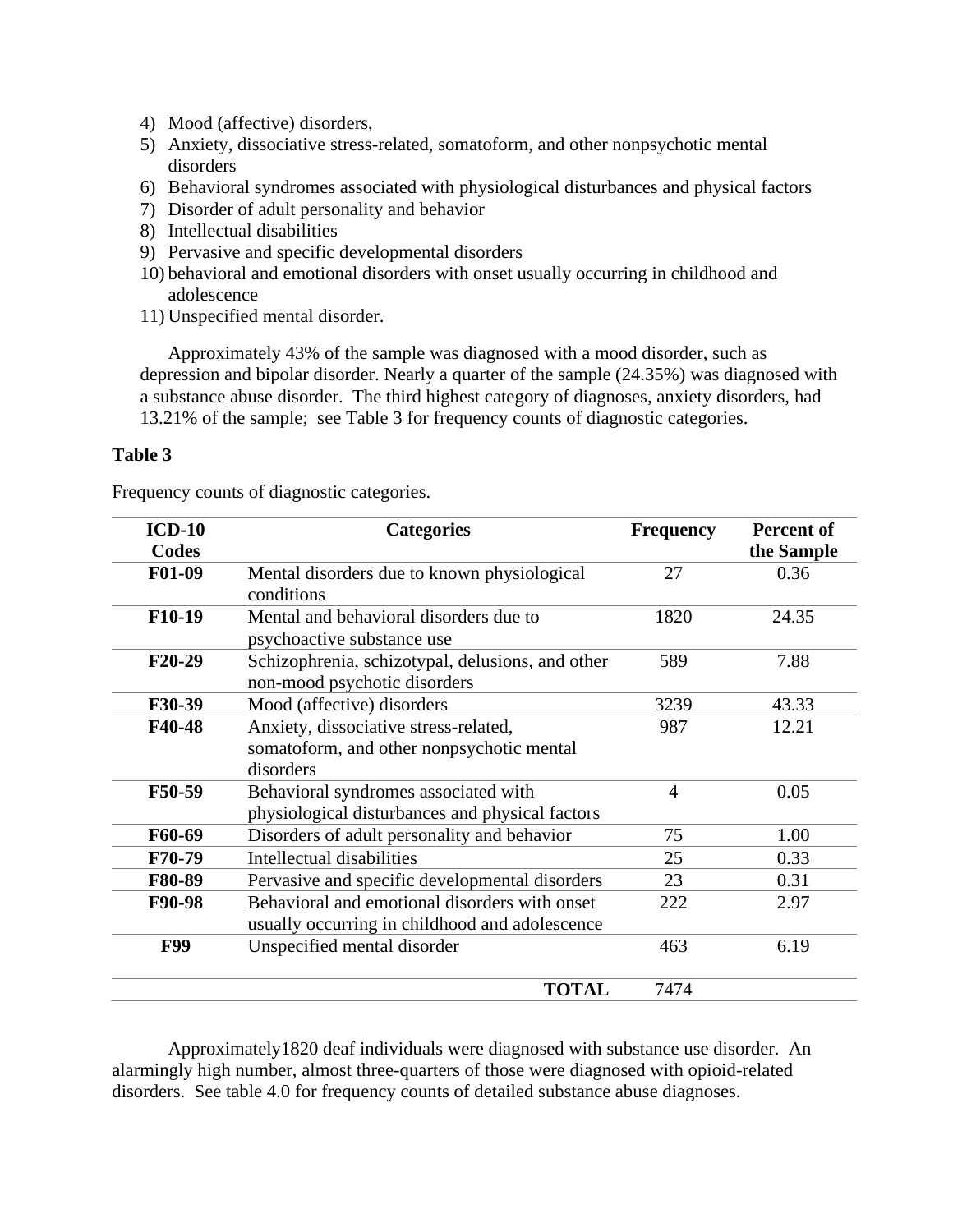| $ICD-10$   | <b>Categories</b>                              | <b>Frequency</b> | Percent of |
|------------|------------------------------------------------|------------------|------------|
| Codes      |                                                |                  | the Sample |
| <b>F10</b> | Alcohol-related disorders                      | 292              | 16.04      |
| <b>F11</b> | Opioid-related disorders                       | 1322             | 72.64      |
| F12        | Cannabis-related disorders                     | 72               | 3.97       |
| <b>F13</b> | Sedative, hypnotic, or anxiolytic-related      | 3                | 0.16       |
|            | disorders                                      |                  |            |
| <b>F14</b> | Cocaine-related disorders                      | 49               | 2.69       |
| F15        | Other stimulant-related disorders              | 36               | 1.98       |
| <b>F16</b> | Hallucinogen-related disorders                 | 3                | 0.16       |
| <b>F17</b> | Nicotine dependence                            | 4                | 0.22       |
| <b>F18</b> | Inhalant-related disorders                     | $\theta$         | $\Omega$   |
| <b>F19</b> | Other psychoactive substance-related disorders | 39               | 2.14       |
|            | <b>TOTAL</b>                                   | 1820             | 100        |

**Table 4.0:** Frequency counts of substance abuse diagnoses.

### **Employment**

Only 17.5%  $(n = 1310)$  of the sample reported being currently employed. Of those, approximately half  $(48.4\%, n = 679)$  reported that they were satisfied with their employment from quite a bit to very much. Over half of those working  $(51.9\%, n = 765)$  reported they worked from 31 hours per week to more than 40 hours per week.

### **Legal System Involvement**

Approximately six percent of the sample  $(n = 463)$  reported being arrested and in jail or prison in the past six months.

### **Somatic Health**

More than half of the respondents  $(53.8\%, n = 4021)$  reported that they smoke cigarettes. Approximately 85% (*n* = 3070) reported smoking between one and 20 cigarettes per day. See table 5.0 for frequency counts of types of smoking. Out of 5,446 respondents who answered a question about how they rated their health, approximately 85% ( $n = 4601$ ) reported they were in good to excellent health. See Table 5 for the frequency counts of the types of smoking participants used.

#### **Table 5**

Frequency Counts of Types of Smoking.

| <b>Type of smoking</b>            |     | <b>Percent of the</b><br><b>Sample</b> |
|-----------------------------------|-----|----------------------------------------|
| Cigars, cigarillos, little cigars | 358 | 4.8                                    |
| Chewing tobacco, dip, snuff       | 115 |                                        |
| E-Cigarettes, vapes               | 396 | 5.3                                    |
| Hookah, water pipes               | 48  | 0.6                                    |
| Bidis, kreteks, clove cigarettes  | 216 | 2.9                                    |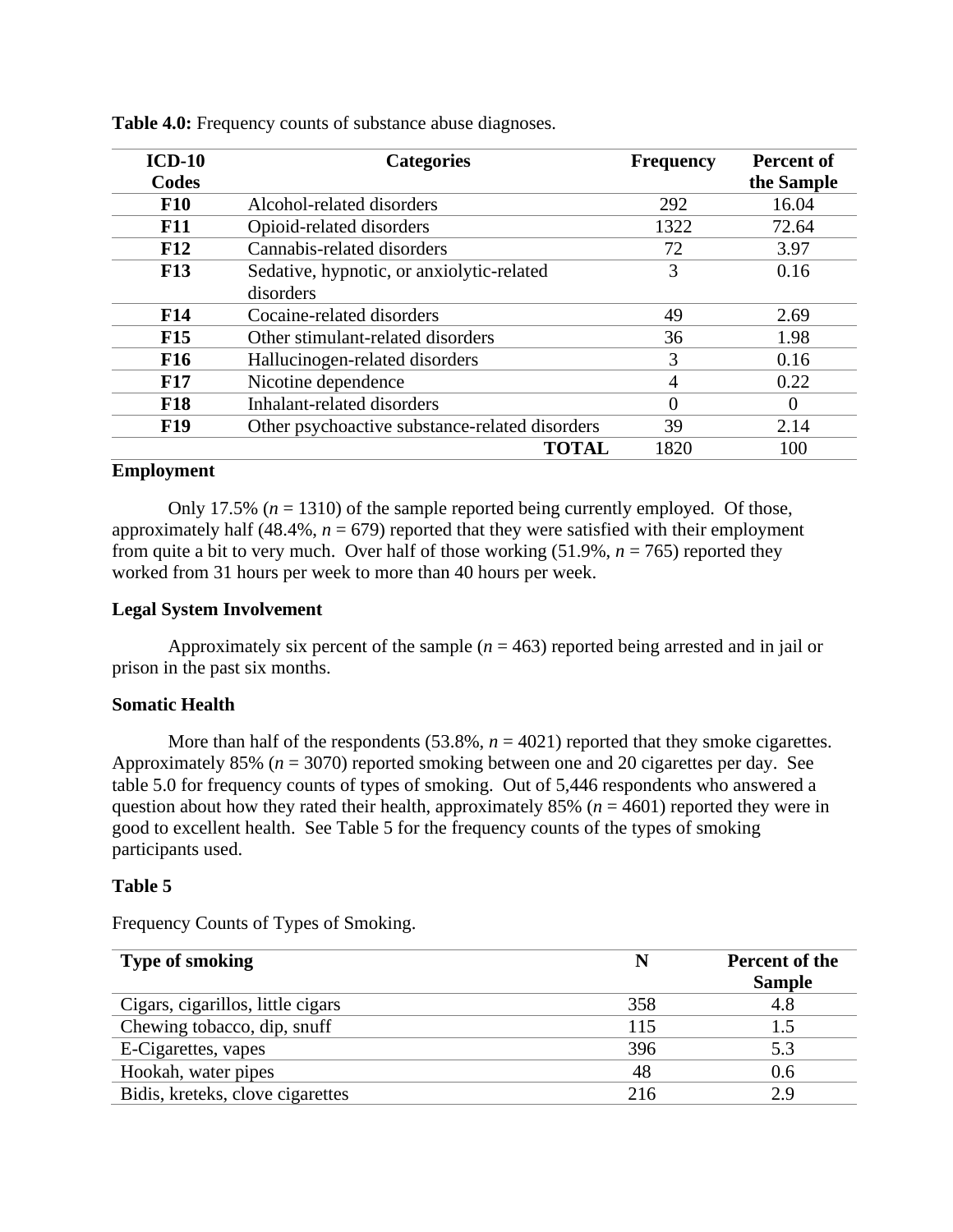### **Post Hoc Analyses**

Because this was the first statewide-level data collection on deaf consumers of public behavioral health services in Maryland, the researcher conducted additional post hoc analyses to examine specific variables in greater detail. Included were relevant non-significant findings as part of the exploratory analyses so future research studies could evaluate these results.

**Gender.** An independent samples t-test was conducted to examine whether there were differences between men and women on the BASIS-24 scale, which measured psychiatric symptoms, and the MARS scale, which measured recovery and functioning. There were no significant differences on scores between men and women on either scale. Next, a chi-square analysis was conducted to examine whether there were gender differences between ICD-10 diagnostic codes, that is, whether males or females were diagnosed more frequently with particular diagnoses. The results of this analysis were non-significant.

**ICD-10 Diagnoses.** Chi-square analyses were conducted to examine whether there were significant relationships between several nominal-level variables.

- There was a significant relationship between individuals' diagnoses and their living environments ( $\chi^2$  = 410.34, 40, p < .0001).
- There was a significance relationship between individuals' diagnoses and their satisfaction with their living environments ( $\chi^2 = 134.85, 40, p < .0001$ ).
- There was a significant relationship between individuals' diagnoses and whether they were homeless in the past six months ( $\chi^2$  = 94.36, 20, p < .0001).
- There was a significant relationship between individuals' diagnoses and whether they were arrested ( $\chi^2 = 118.25, 10, p < .0001$ ) or incarcerated ( $\chi^2 = 113.97, 10, p$  $< .0001$ ).
- There was a significant relationship between individuals' diagnoses and whether they were employed ( $\chi^2$  = 125.24, 10, p < .0001).
- There was a significant relationship between individuals' diagnoses and whether they smoked cigarettes ( $\chi^2 = 410.01$ , 10, p < .0001).
- There was a significant relationship between individuals' diagnoses and their health ( $\chi^2$  = 259.53, 40, p < .0001).
- There was a significant relationship between ICD codes and scores on the BASIS-24 (R = .2019,  $p < .0001$ ) and the MARS (R = -1.60,  $p < .0001$ ).

A multinomial logistic regression was conducted in order to examine whether age, gender, and/or MARS scores were predictors of diagnoses. Age was categorized into three groups: child under 18 years old, adult 18-29 years old, and adult over 30 years old. The goodness-of-fit statistic indicated that the model adequately fit the data. Using the Nagelkerke pseudo R-square, 27% of the variance was explained by the predictors on the dependent variable. Only age was a significant predictor ( $p < .0001$ ).

# **Discussion**

One of the ways we can understand the data from deaf individuals in the public mental health system is to compare their demographics with their hearing counterparts. In general, the frequencies and scale scores for deaf consumers were similar to their hearing counterparts.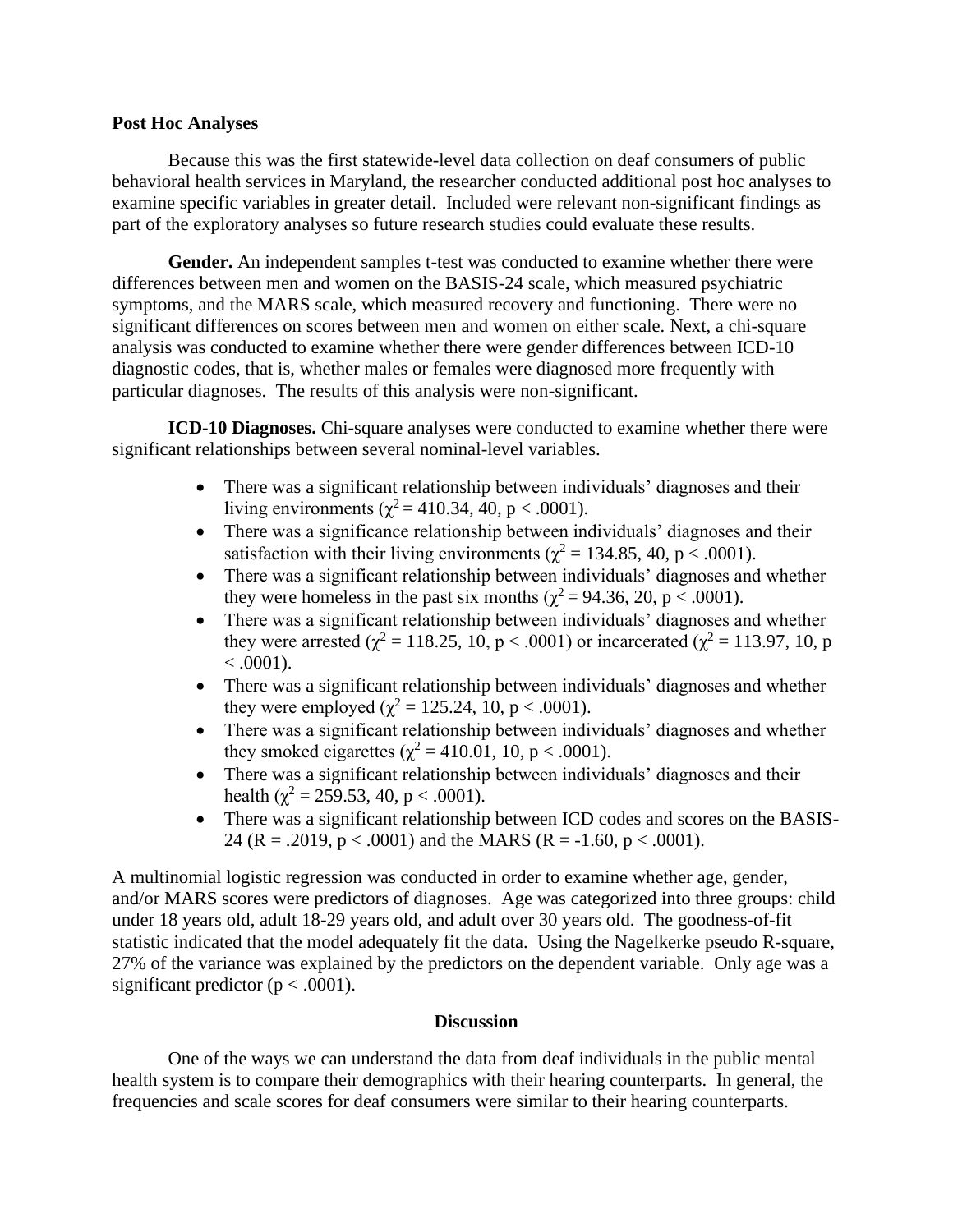Again similar to their hearing counterparts, the majority of deaf individuals resided in private homes (80%) compared with 84.4% (2016) and 84.7% (2017).

Scores on the MARS were only slightly lower than their hearing counterparts. Deaf participants scored a 3.31, which indicated that they felt somewhat confident compared to average scores of 3.38 (2016) and 3.41 (2017).

On the BASIS-24, deaf consumers reported having the most difficulty with depression, emotional lability, and depression, which was similar to their hearing counterparts. See Table 6 for a comparison of mean scores on the BASIS-24 overall functioning dimension as well as the subscales for deaf and hearing consumers.

#### **Table 6**

| <b>Subscale</b>           | <b>Deaf Mean</b> | <b>Hearing Mean 2016</b> | <b>Hearing Mean 2017</b> |
|---------------------------|------------------|--------------------------|--------------------------|
| <b>Overall: Adult</b>     | 3.00             | 1.59                     | 1.60                     |
| <b>Functioning</b>        |                  |                          |                          |
| <b>Emotional Lability</b> | 2.03             | 2.02                     | 2.04                     |
| <b>Depression</b>         | 1.93             | 1.94                     | 1.96                     |
| <b>Relationship</b>       | 1.68             | 1.67                     | 1.68                     |
| <b>Psychosis</b>          | 0.97             | 0.81                     | 0.84                     |
| <b>Substance Abuse</b>    | 0.79             | 0.62                     | 0.61                     |
| <b>Self-Harm</b>          | 0.42             | 0.38                     | 0.38                     |

Comparison of Mean Scores on the BASIS-24 Overall Functioning Dimension and Subscales among Deaf and Hearing Consumers.

Only 17.5% of the sample reported being currently employed compared to 26.3% of hearing counterparts in 2016 and 27.1% in 2017. This finding is consistent with studies that indicate lower employment rates for deaf individuals (Garberoglio, Cawthon, & Bond, 2016). Among deaf individuals without behavioral health issues, 47% of deaf individuals are not employed (Garberoglio et al., 2016).

Approximately 6% of the deaf sample reported being arrested and in jail or prison in the past six months compared with 5.2% of hearing individuals in 2016 and 5% in 2017. Though the rates of arrest and/or imprisonment are slightly higher than their hearing counterparts, there are no national statistics about arrest and incarceration rates among deaf individuals.

More than half of the deaf respondents (53.8%) reported that they smoke cigarettes compared to 40.7% of hearing individuals in 2016 and 38.3% in 2017. Approximately 85% of deaf smokers reported smoking between 1 and 20 cigarettes per day, similar to hearing smokers (84.6% in 2016 and 85.2% in 2017).

Approximately 43% of the sample was diagnosed with a mood disorder, such as depression and bipolar disorder. Nearly a quarter of the sample (24.35%) was diagnosed with a substance abuse disorder. The third highest category of diagnoses, anxiety disorders, applied to 13.21% of the sample. The BHA public database did not provide diagnoses from hearing consumers. So it was impossible at this point to compare rates of diagnoses between deaf and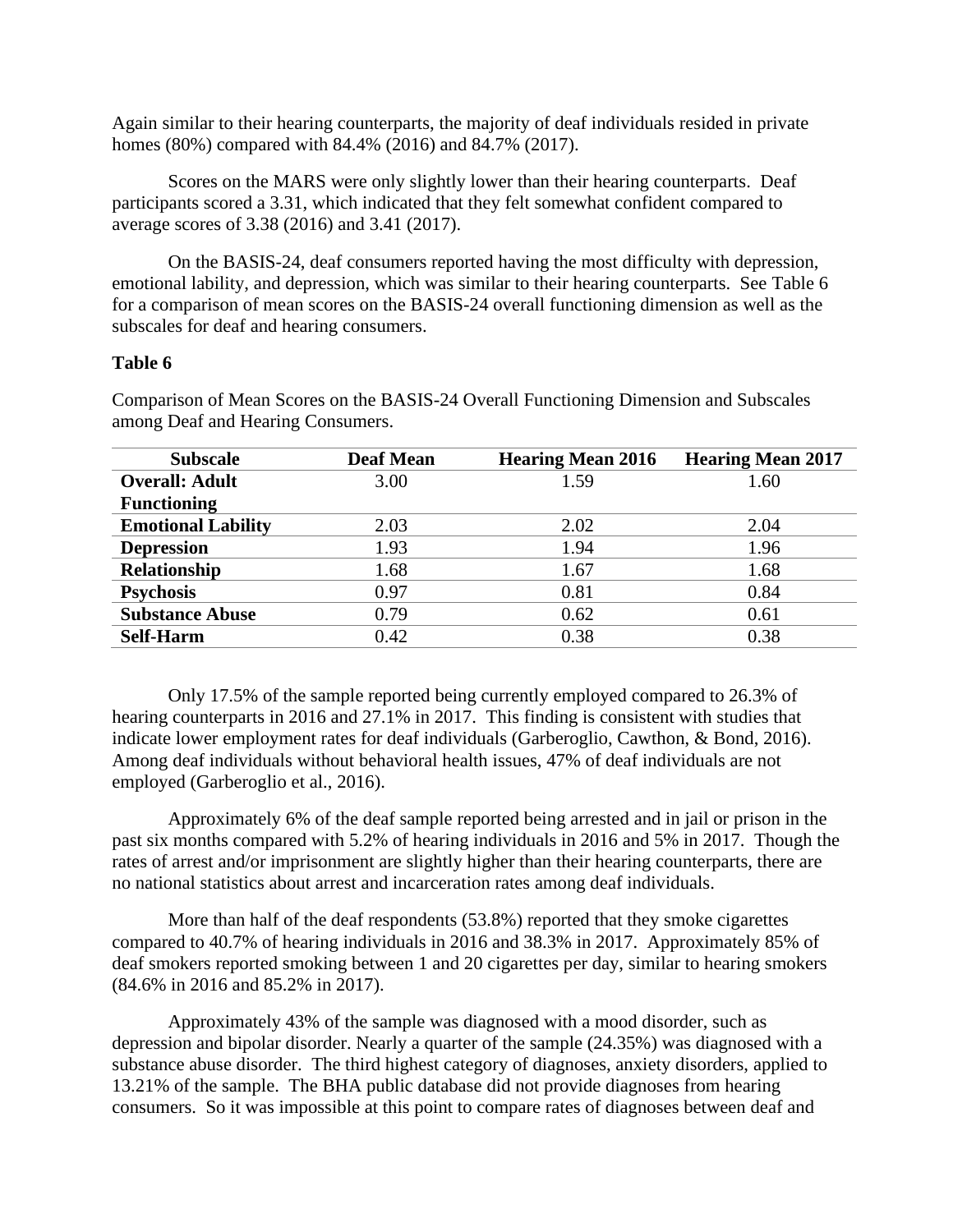hearing consumers. The high incidence of mood disorders is comparable to other studies of with deaf individuals (Anderson, Craig, & Ziedonis, 2016; Anderson, 2010; Crowe, 2015; Crowe, 2017c; Fellinger, Holzinger, & Pollard, 2012; Pertz, Plegue, Diehl, Zazove, & McKee, 2018). A significant concern is also the high incidence (nearly 25%) of alcohol and substance use disorders. Within the deaf sample diagnosed with a substance use disorder, nearly 75% were addicted to opioids.

The post hoc analyses suggest that there are numerous variables that are associated with particular diagnoses, such as where deaf individuals live, how satisfied they are where they live, whether they have been homeless, arrested, or incarcerated, whether they were employed, smoked cigarettes, their perspectives of their general health. Other studies suggest similar associations in studies of hearing individuals who have behavioral health issues (Ferron, Devitt, McHugo, Gregory, Jonikas, Cook, & Brunette, 2016; Rao, Raney, & Xiong, 2015; Saavedra, Lopez, Gonzalez, Arias, & Crawford, 2015; Zolezzi, Abdulrhim, Isleem, Zahrah, & Eltorki, 2017).

Results also indicated that deaf children and adults were significantly less likely to be diagnosed with: a) mental and behavioral disorders due to substance use, b) schizophrenia spectrum disorders, c) and mood disorders. Deaf children and adults were significantly more likely to be diagnosed with pervasive developmental disorders and behavioral disorders, usually in early childhood or adolescent onset. This is supported by other studies that point to language development, dysfluency, and deprivation as having an effect (Crump & Hamerdinger, 2016; Hall, Levin, & Anderson, 2017; Mathos & Pollard, 2016). Deaf children are only more likely to be diagnosed with anxiety and intellectual disabilities. Though few studies exist about specific diagnoses among deaf individuals, several studies indicate that diagnoses of intellectual disabilities and mental disorders, such as anxiety, are prevalent (Dammeyer & Chapman, 2017; Dehnabi, Radsepehr, & Foushtanghi, 2017).

#### **Strengths and Limitations**

A strength of this research is that this was the first time statewide behavioral health outcome data were obtained from a population of deaf individuals in Maryland. The data on deaf consumers reveal that in many respects, their demographic profiles are similar to others in the behavioral health care system. Up until now, this knowledge had been unknown. In addition, the number of deaf adults in the behavioral health care system is much greater than expected. This database identified approximately 230 deaf services provider, which again, was unexpected. Finally, the data from all deaf consumers in the dataset were used, which gives aggregated information directly from a target population.

There are limitations to this dataset. The deaf individuals in this sample only included those who had medical assistance or were eligible for medical assistance. There are most likely many more deaf individuals in Maryland who receive behavioral health services with private insurance plans, Medicare plans, or self-pay. In addition, there are untold numbers of deaf individuals who have mental health or substance use problems, but do not seek help. Another limitation is that the public dataset found on the BHA website did not present a breakdown of diagnoses. Thus, the prevalence of particular diagnoses of deaf consumers were not compared to their hearing counterparts.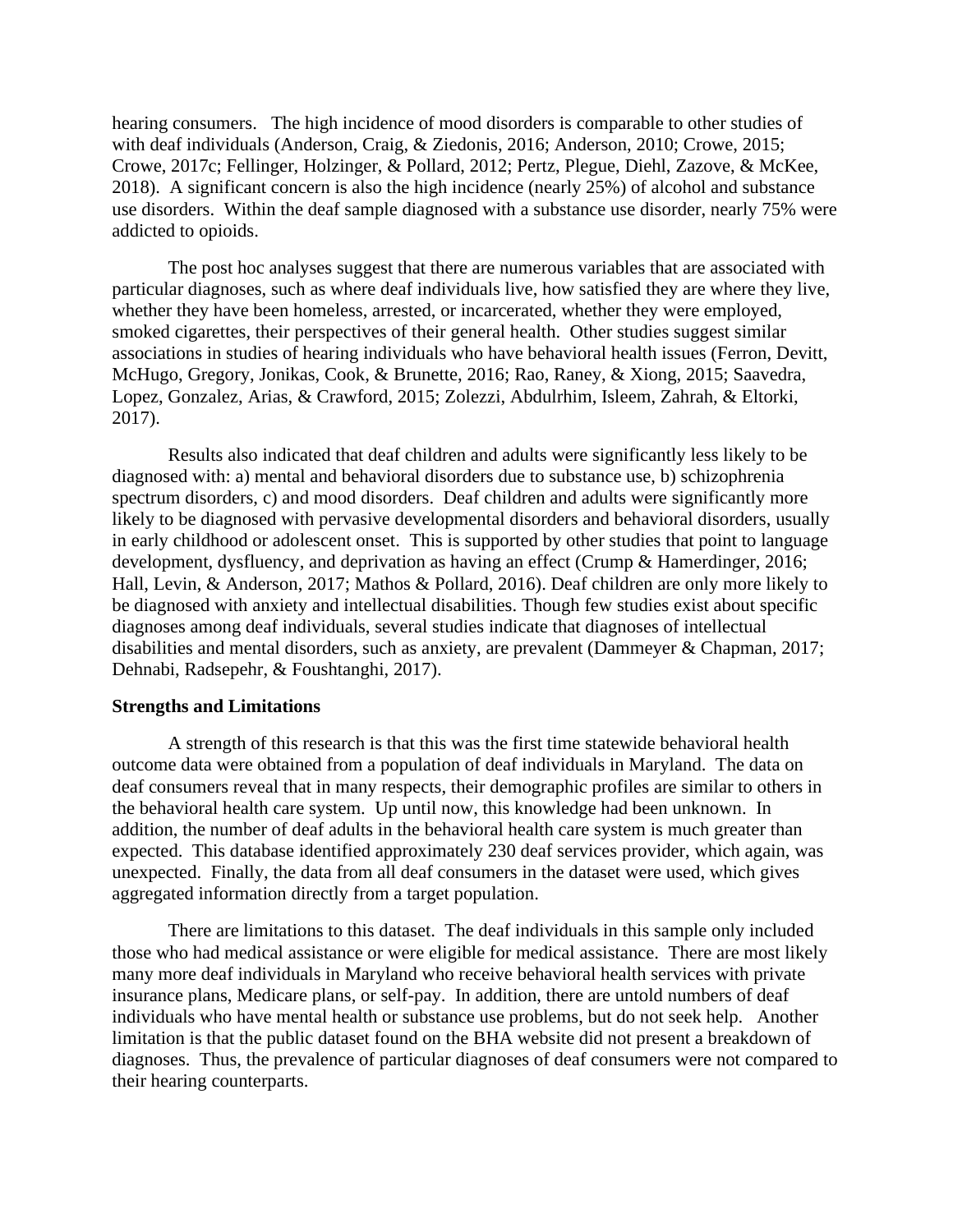#### **Implications for Future Research and Practice**

Recent modifications to the OMS interview now allow deaf-related data to be extracted, which can help clinicians, researchers, and behavioral health policymakers better understand the profiles of deaf consumers in the public behavioral health system. Also, the dataset only included those receiving medical assistance or were eligible for medical assistance. Though the number of deaf individuals is large, the actual number of deaf individuals who are receiving services or could benefit from services is much larger.

The results of this study raise immediate concerns about the prevalence of mental health and substance use problems among a large number of deaf Maryland residents. The issue of specific substance use such as opioids points to a need for increased service providers and programs able to work with dually-diagnosed deaf consumers. Clinicians who regularly work with deaf consumers in Maryland are part of a small close-knit group who know one another and often refer clients to each other. Since over 200 providers of deaf services were identified in the dataset, there are questions about the degree of cultural sensitivity and linguistic adequacy of the service providers. A next step may be to survey providers of deaf services to evaluate the levels of expertise and linguistic fluency among clinicians.

The dataset also included a sample of deaf children in the behavioral health system in Maryland. This data will be analyzed and disseminated as a second part to this study. The profiles presented in this study were of deaf adults aged 18 years and older; however, some deaf youth remain in school beyond 18 years old. There is a different OMS interview available for deaf youth, which may shed light on the demographics of this sub-group of the deaf community.

Finally, the findings of post hoc analyses suggest that more in-depth research is needed to better understand the relationship of diagnoses and other variables, such as employment, housing, arrests, incarceration, and health. Large-scale studies are virtually nonexistent in the literature. Now that data are available, trends of deaf populations is a possibility. Studies about the reliability of diagnoses of deaf individuals as compared to hearing would be important to consider.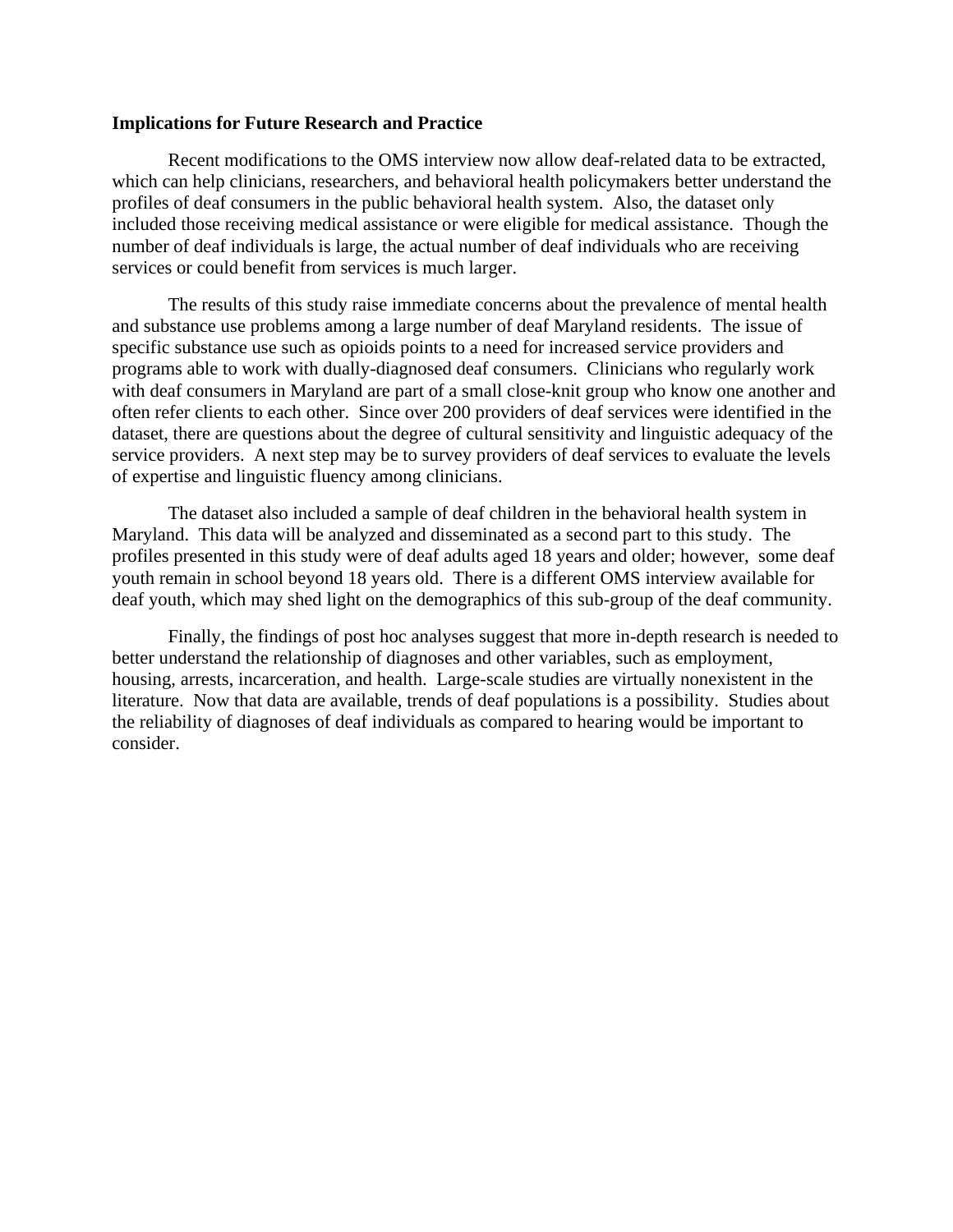#### **References**

- Anderson, M. (2010). *Prevalence and predictors of intimate partner violence victimization in the deaf community* [Published doctoral dissertation]. Available from ProQuest Dissertations and Theses database. (UMI No. 3441295).
- Anderson, M., Craig, K., & Ziedonis, D. (2016). Barriers and facilitators to deaf trauma survivors' help-seeking behavior: Lessons for behavioral clinical trials research. *Journal of Deaf Studies and Deaf Education, 22*(1), 118-130. doiorg.proxyga.wrlc.org/10.1093/deafed/enw066
- Behl, D., & Kahn, G. (2015). Provider perspectives on telepractice for service families of children who are deaf or hard of hearing. *International Journal of Telerehabilitation, 7*(1), 1-2. doi: 10.5195/IJT.2015.6170
- Blaiser, K., Behl, D., Callow-Heusser, C., & White, K. (2013). Measuring costs and outcomes of tele-intervention when serving families of children who are deaf/hard of hearing. *International Journal of Telerehabilitation, 5*(2), 3-10. doi: 10.5195/IJT.2013.6129.
- Crowe, T. (2015). Domestic violence services for the deaf community. *JADARA, 49*(2), 102-119.
- Crowe, T. (2017a). Is telemental health services a viable alternative to traditional psychotherapy for deaf individuals? *Community Mental Health Journal, 53,* 154-162. doi: 10.1007/s10597-016-0025-3
- Crowe, T. (2017b). Telemental health services as a targeted intervention for individuals who are deaf and hard of hearing. *JADARA, 51*(1), 1-11.
- Crowe, T. (2017c). Help-seeking behaviors among deaf and hard of hearing adults. *Urban Social Work, 1*(2), 1-13.
- Crump, C., & Hamerdinger, S. (2017). Understanding etiology of hearing loss as a contributor to language dysfluency and its impact on assessment of treatment of people who are deaf in mental health settings. *Community Mental Health Journal, 53*(8), 922-928. doi:10.1007/s10597-017-0120-0
- Dammeyer, J., & Chapman, M. (2017). Prevalence and characteristics of self-reported physical and mental disorders among adults with hearing loss in Denmark: A national survey. *Social Psychiatry and Psychiatric Epidemiology, 52*(7), 807-813. doi: 10.1007/x00127- 017-1397-6.
- Dehnabi, A., Radsepehr, H., & Foushtangi, K. (2017). The effect of mindfulness-based stress reduction on social anxiety of the deaf. *Annals of Tropical Medicine and Public Health, 10*(5), 1248-1252.doi: 10.4103/ATMPH\_280\_17.
- Fellinger, J. Holzinger, D., & Pollard, R. (2012) Mental health of deaf people. *Lancet, 379*(9820), 1037-1044.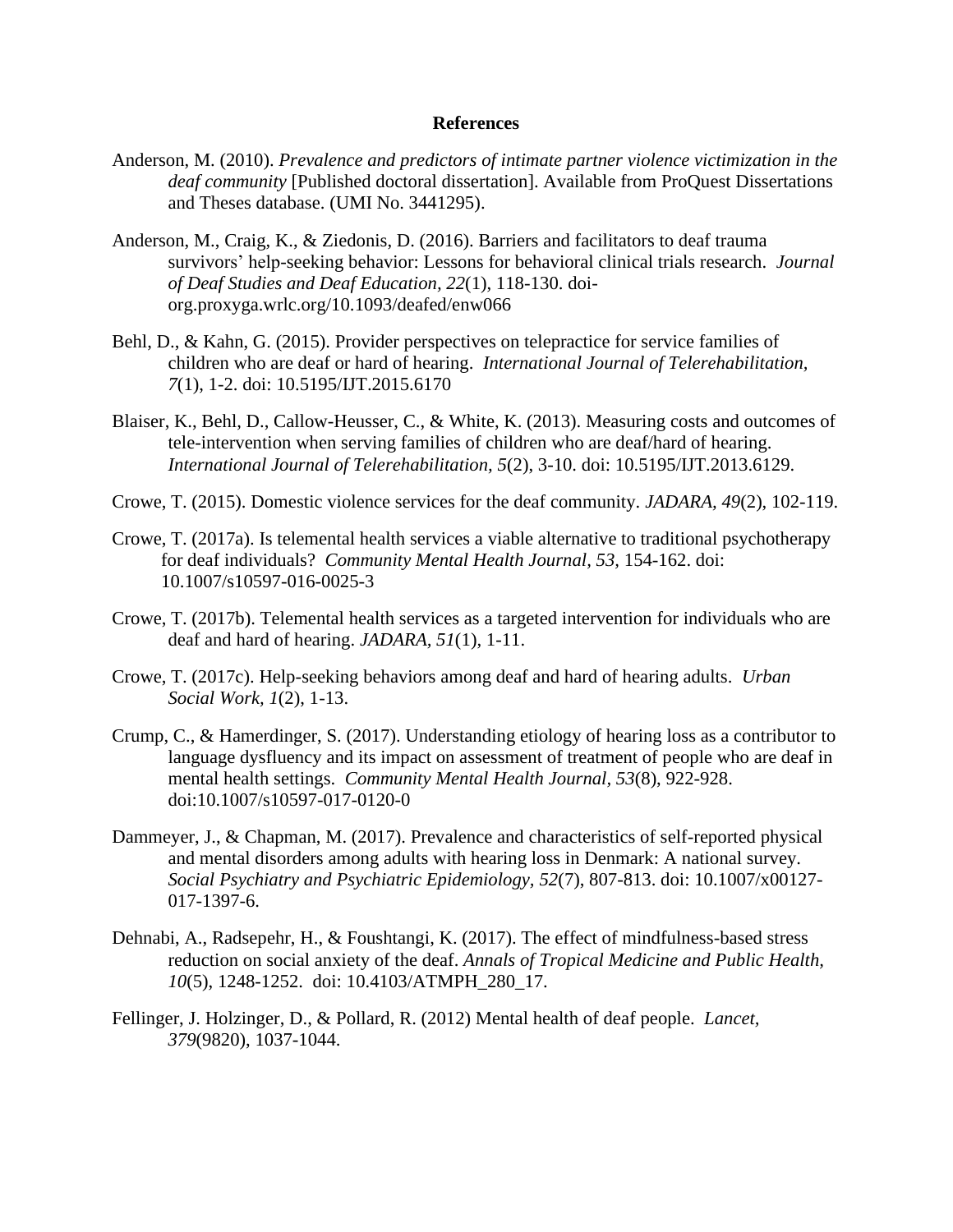- Ferron, J., Devitt, T., McHugo, G., Jonikas, J., Cook, J., & Brunette, M. (2016). Abstinence and use of community-based cessation treatment after a motivational intervention among smokers with severe mental illness. *Community Health Journal, (52*)4, 446-456.
- Garberoglio, C., Cawthon, S., & Bond, M. (2016). Deaf people and employment in the United States: 2016. Washington, DC: Office of Special Education Programs, National Deaf Center on Postsecondary Outcomes.
- Hall, W., Levin, L., & Anderson, M. (2017). Language deprivation syndrome: Possible neurodevelopmental disorder with sociocultural origins. *Social Psychiatry Psychiatric Epidemiology, 52,* 761-776. doi: 10.1007/s00127-017-1351-7
- Kuenburg, A., Fellinger, P., & Fellinger, J. (2016). Health care access among deaf people. *Journal of Deaf Studies and Deaf Education, 21*(1), 1-10. doiorg.proxyga.wrlc.org/10.1093/deafed/env042
- Marschark, M., Zettler, I., & Dammeyer, J. (2017). Social dominance orientation, language orientation, and deaf identity. *Journal of Deaf Studies and Deaf Education, 22*(3), 269- 277. doi-org.proxyga.wrlc.org/10.1093/deafed/enx018
- Maryland Behavioral Health Administration. (2016). Potential Outcome Measurement System (OMS) indicators for those at risk of overdose-related deaths. *Data Shorts, 5*(1). Retrieved from https://bha.health.maryland.gov/Documents/DataShortVol.5\_Issue1.pdf
- Maryland Behavioral Health Administration. (2018). Outcome Measurement Systems (Datamart). Retrieved from [http://maryland.beaconhealthoptions.com/services/OMS\\_Welcome.html](http://maryland.beaconhealthoptions.com/services/OMS_Welcome.html)
- Mathos, K., & Pollard, R. (2016). Capitalizing on community resources to build specialized behavioral health services together with persons who are deaf, deafblind, and hard of hearing. *Community Mental Health Journal, 52*(2), 187-193. doi:10.1007/s10597-015- 9940-y
- National Center for Health Statistics. (2018). *Selected estimates based on data from the 2017 National Health Interview Survey*. Retrieved from <https://www.cdc.gov/nchs/nhis/releases/released201806.htm>
- Pertz, L., Plegue, M., Diehl, K., Zazove, P., & McKee, M. (2018). Addressing mental health needs of deaf patients through an integrated health care model. *Journal of Deaf Studies and Deaf Education, 23*(3), 240-248. [doi-org.proxyga.wrlc.org/10.1093/deafed/eny002](https://doi-org.proxyga.wrlc.org/10.1093/deafed/eny002)
- Rao, S., Raney, L., & Xiong, G. (2015). Reducing medical comorbidity and mortality in severe mental illness. *Current Psychiatry, 14*(7), 14-20.
- Saavedra, J., Lopez, M., Gonzalez, S., Arias, S., & Crawford, P. (2015). Cognitive and social functioning correlates of employment among people with severe mental illness. *Community Mental Health Journal, 52*(1), 851-858.
- Substance Abuse and Mental Health Services Administration. (2018). About us. Retrieved from <https://www.samhsa.gov/about-us>